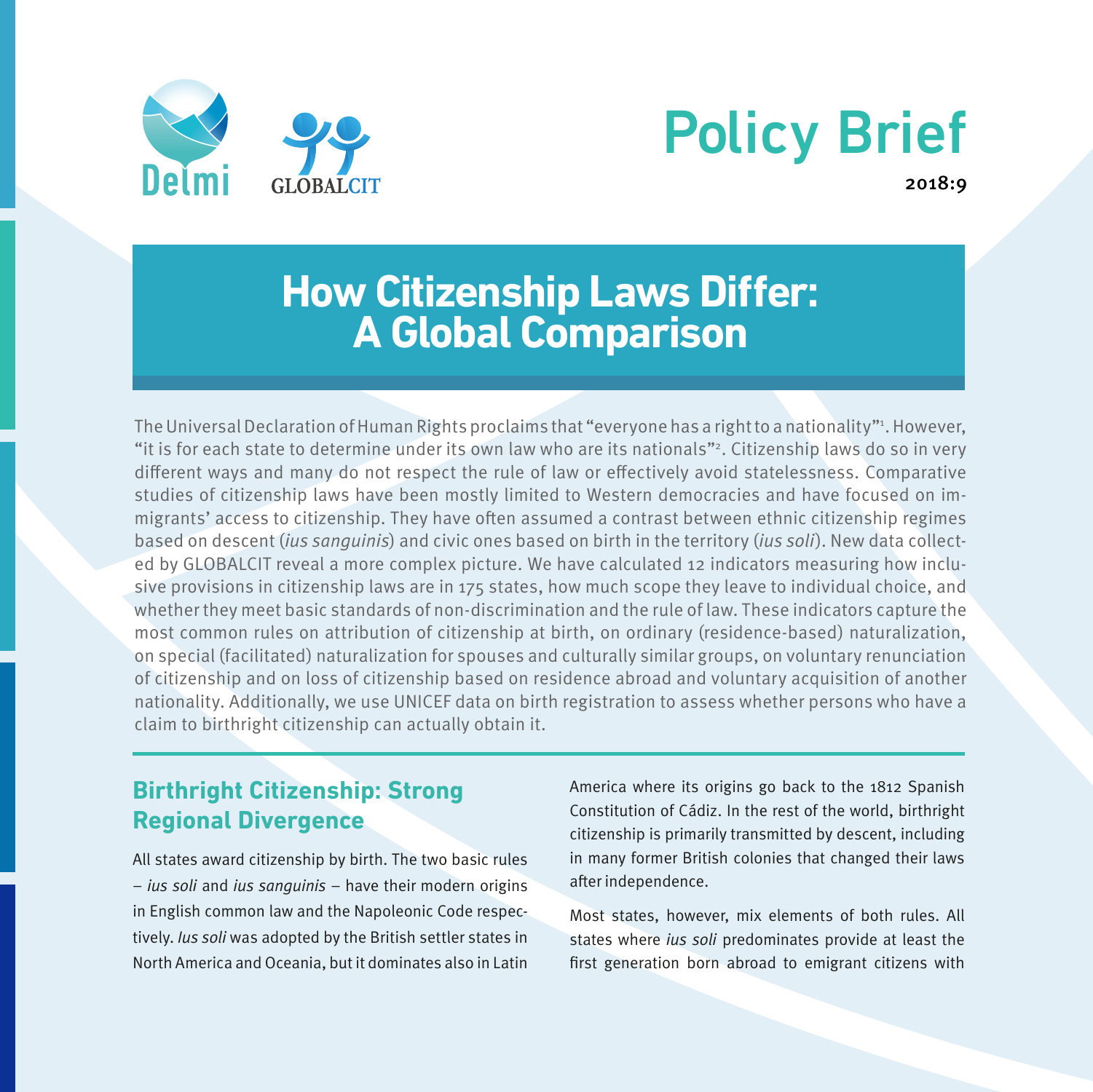birthright citizenship. And 51% of states include a special ius soli provision for children born in their territory who would otherwise be stateless. In Europe, these are 88%, in Asia 60% and in Africa only 32%. Since ius sanguinis dominates in these three continents, the absence of ius soli contributes to statelessness there.

It is important to point out that while ius soli automatically includes children born to immigrants it often leaves immigrant minor children who were born abroad (the so-called generation 1.5) in a limbo until they reach the age of majority and can apply for naturalization. On the other hand, children of immigrant origin born in states where ius sanguinis predominates will also become citizens if naturalization is easy for their parents or if foreign parents can acquire citizenship for their children by declaration, as is the case in Sweden.

#### **Map 1: Ius sanguinis for births in the country and for births abroad**



Strength of ius sanguinis ranges from weak (red) to strong (blue). Source: GLOBALCIT

#### **Map 2 Ius soli for 2nd and 3rd generations combined**



Strength of ius soli ranges from weak (red) to strong (blue). Source: GLOBALCIT

Both ius sanguinis and ius soli can be awarded unconditionally or only if certain conditions are met. In the Americas, most states (83%) still give citizenship to anybody born in the territory, whereas the UK, Ireland, Australia and New Zealand have introduced various conditions, such as a certain period of residence of one parent. European countries that have newly introduced ius soli, such as Germany in 2000, have always chosen a conditional form. Ius sanguinis is unconditional if it can be passed on without limits across generations born abroad, creating thereby potentially large diaspora populations that can claim citizenship and territorial admission in an ancestor's country of origin. In Africa 62% of states do not place any limit on extraterritorial ius sanguinis, in Europe this is the case for 43%, whereas in Asia/Oceania and the Americas the share is below 30%.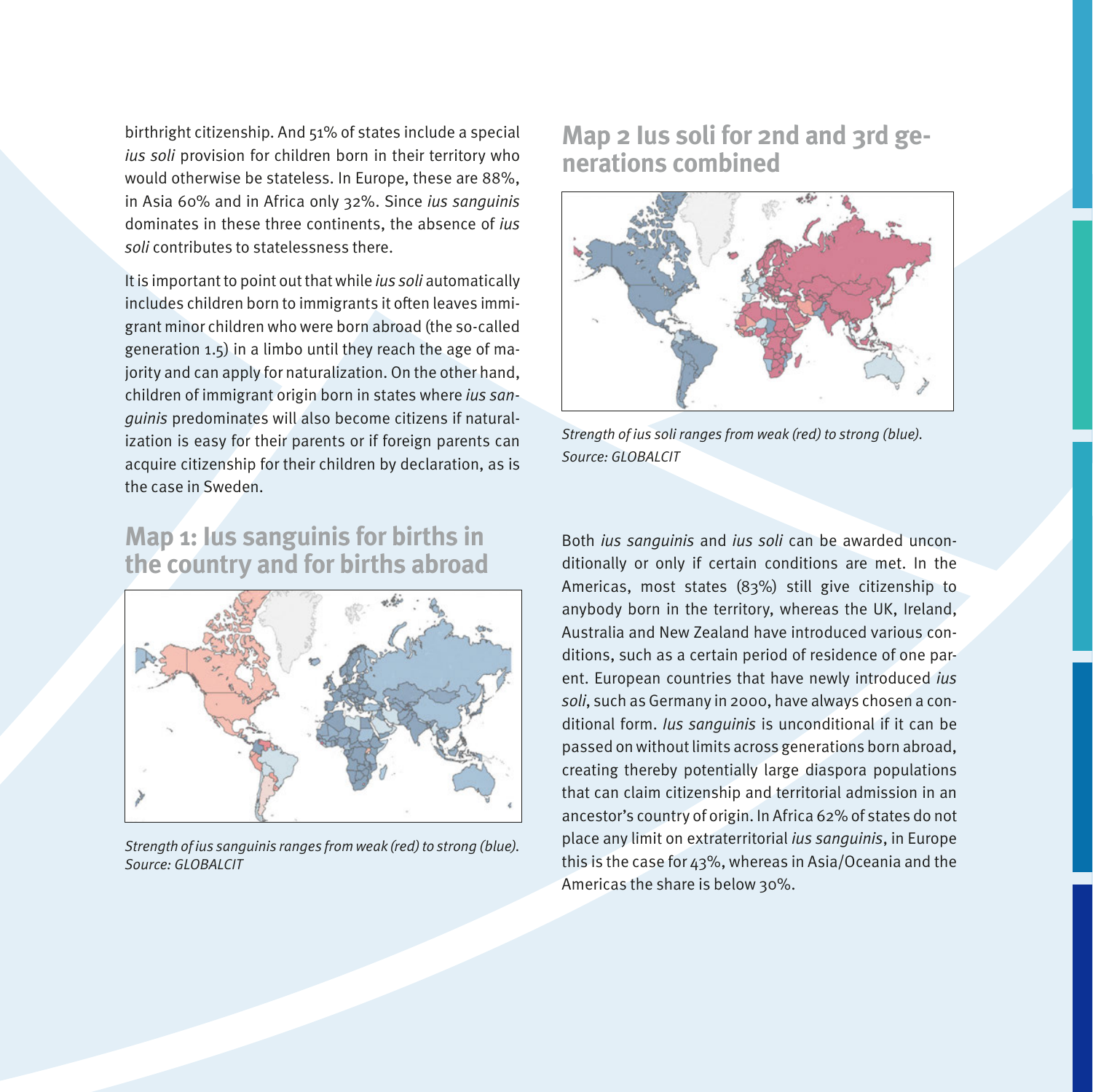# **Table 1: Birthright citizenship**

|                                | World | Africa | <b>Americas</b> | Asia/<br><b>Oceania</b> | <b>Europe</b> |  |  |  |
|--------------------------------|-------|--------|-----------------|-------------------------|---------------|--|--|--|
| lus Sanguinis (in the country) |       |        |                 |                         |               |  |  |  |
| -Unconditional                 | 59%   | 72%    | 17%             | 64%                     | 71%           |  |  |  |
| -Conditional                   | 14%   | 17%    | 3%              | 13%                     | 21%           |  |  |  |
| -Limited                       | 10%   | 8%     |                 | 22%                     | 7%            |  |  |  |
| -No provision                  | 17%   | 4%     | 80%             |                         |               |  |  |  |
| lus Sanguinis (abroad)         |       |        |                 |                         |               |  |  |  |
| -Unconditional                 | 41%   | 62%    | 29%             | 22%                     | 43%           |  |  |  |
| -Conditional                   | 38%   | 25%    | 43%             | 42%                     | 48%           |  |  |  |
| -No or limited<br>provision    | 21%   | 13%    | 29%             | 36%                     | 10%           |  |  |  |
| lus Soli                       |       |        |                 |                         |               |  |  |  |
| -Unconditional                 | 18%   | 4%     | 83%             | 2%                      |               |  |  |  |
| -Conditional                   | 21%   | 23%    | 14%             | 16%                     | 29%           |  |  |  |
| -Limited                       | 6%    | 8%     |                 | 13%                     | 2%            |  |  |  |
| -No provision                  | 55%   | 66%    | 3%              | 69%                     | 69%           |  |  |  |
| lus Soli (stateless)           |       |        |                 |                         |               |  |  |  |
| -Special provision             | 51%   | 32%    | 23%             | 60%                     | 88%           |  |  |  |
| -No special pro-<br>vision     | 49%   | 68%    | 77%             | 40%                     | 12%           |  |  |  |
| Number of<br>countries         | 175   | 53     | 35              | 45                      | 42            |  |  |  |

#### **Ineffective Birthright – the need for registering births**

Birthright citizenship is supposed to provide all individuals with a lifelong protected status. However, where states fail to register births in their territory and to their citizen parents, children will not enjoy this protection and may end up stateless. UNICEF identifies 60 states where the share of registered births among those born in the territory is less than 90%. In Africa this is a large majority of all states (77% with an additional 8% where data are lacking and which are likely to belong to the same group). Lack of birth registration is also a major problem in Latin American and Asian states. It is mainly due to deficits in administrative capacity, but Bronwen Manby finds also African countries where birthright registration is specifically neglected for children belonging to ethnic, racial or religious minorities.3

#### **Naturalization – a right or a privilege?**

A citizenship acquired at birth can be changed later in life through naturalization. Unlike for acquisition at birth, there is a much greater variety of reasons why states accept applications for naturalization and of conditions they impose. We have selected a few significant ones and distinguish ordinary naturalization based on time of residence from special naturalizations, which usually imply a shortening or complete waiving of residence requirements. In nearly half of all states (48%), five years of regular or permanent residence are enough to qualify for ordinary naturalization. In the Americas this is true for 2/3 of all countries. At the other end of the spectrum, 34% of all citizenship laws require a residence of 10 years or more, contain explicitly discriminatory provisions or leave the assessment entirely to the discretion of state authorities. Among the many other conditions that states impose on applicants for ordinary naturalization we have examined those that are probably the highest hurdles. Toleration of dual citizenship in case of naturalization is more common in Africa (70%) and the Americas (71%) than in Asia (60%) and Europe (52%). Economic conditions, such as levels of income, stable employment or no past receipt of welfare payments are very common in Europe (64%) and Asia/ Oceania (67%) and much less so in the Americas (37%).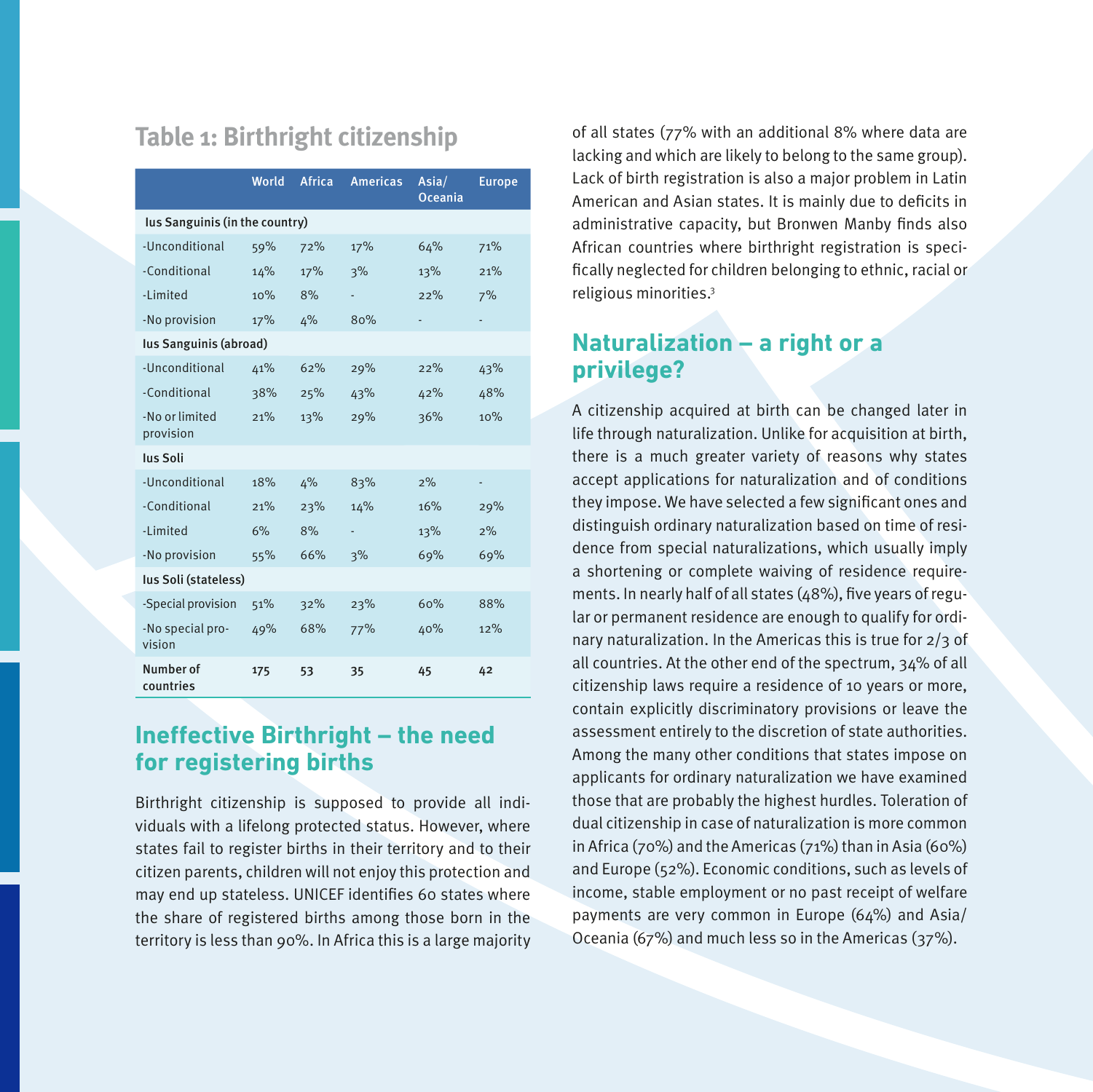60% of states worldwide and 88% in Europe facilitate acquisition of citizenship by those who are married to a citizen. Until the 1970s most countries discriminated between men and women by forcing wives to adopt their husband's nationality upon marriage. Although this is now contrary to binding international norms, 47 states (more than 40% of African and Asian states) still have such gender discrimination enshrined in their nationality laws. By contrast, privileged access to nationality for those who speak the same language or share an ethnic and cultural identity with the majority population is much more common in Europe (48%) than in the rest of the world (15%).

#### **Table 2: Ordinary and fast track naturalization**

|                                                          | World | Africa | <b>Americas</b> | Asia/<br><b>Oceania</b> | <b>Europe</b> |  |  |  |
|----------------------------------------------------------|-------|--------|-----------------|-------------------------|---------------|--|--|--|
| Residence requirement                                    |       |        |                 |                         |               |  |  |  |
| -After 5 or fewer<br>vears                               | 48%   | 36%    | 66%             | 51%                     | 45%           |  |  |  |
| -After 6 to 9 years                                      | 18%   | 13%    | 29%             | 2%                      | 33%           |  |  |  |
| -After 10 to 12<br>vears                                 | 22%   | 38%    | 3%              | 18%                     | 21%           |  |  |  |
| -After 15 years /<br>no or discrimina-<br>tory provision | 12%   | 13%    | 3%              | 29%                     | $0\%$         |  |  |  |
| Dual citizenship<br>for immigrants                       | 64%   | 70%    | 71%             | 62%                     | 52%           |  |  |  |
| Economic<br>Requirement                                  | 53%   | 43%    | 37%             | 67%                     | 64%           |  |  |  |
| Spousal transfer                                         |       |        |                 |                         |               |  |  |  |
| - Yes                                                    | 60%   | 57%    | 69%             | 31%                     | 88%           |  |  |  |
| - No special pro-<br>vision                              | 13%   | $0\%$  | 17%             | 27%                     | 12%           |  |  |  |
| -Discriminatory<br>provision                             | 27%   | 43%    | 14%             | 42%                     | $0\%$         |  |  |  |
| <b>Fast track for</b><br>cultural affinity               | 23%   | 13%    | 14%             | 18%                     | 48%           |  |  |  |
| Number of<br>countries                                   | 175   | 53     | 35              | 45                      | 42            |  |  |  |

#### **Losing citizenship – by choice or deprivation**

Citizenship can be lost through voluntarily renouncing it or through having it withdrawn by the state. The Universal Declaration of Human Rights proclaims: "No one shall be arbitrarily deprived of his nationality nor denied the right to change his nationality."4 Do states live up to this norm?

13% prevent their citizens from changing their nationality based on a doctrine of "perpetual allegiance". A further 3% allow for renunciation only under very limited circumstances. It is interesting that this illiberal approach is not only widespread among non-democratic states (especially in Asia and North Africa) but is also strongly present among the ius soli states of Latin America (11 countries without or with very limited renunciation option). More commonly, states do not allow renunciation where it would lead to statelessness or make it conditional upon residing abroad.

A bit less than a third of all states (with not much variation across continents) assume that long-term residence abroad leads to the loss of a genuine link to the state that justifies withdrawing citizenship if the person has already acquired another nationality. For a slightly larger number (42%) it is the voluntary acquisition of another citizenship itself that warrants such withdrawal. This attitude has diminished strongly since the 1960s with more and more states becoming interested in retaining ties to their diaspora by tolerating dual citizenship among their emigrants<sup>5</sup>. Two thirds of European states and 58% of all countries worldwide do so now. Only Asian states are mostly still trying to resist this global trend.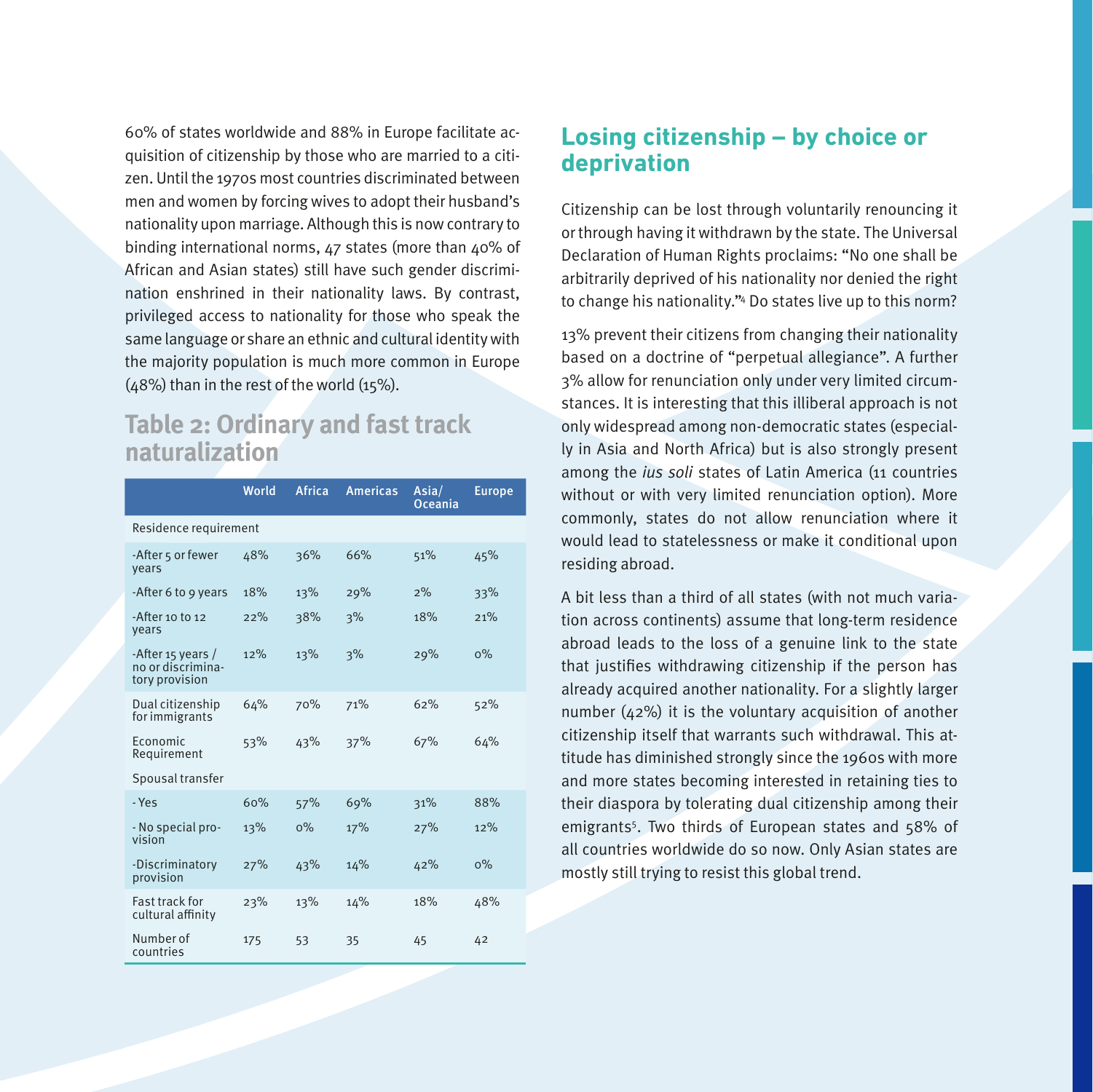### **Table 3 Voluntary and involuntary loss of citizenship**

|                                   | World | Africa | <b>Americas</b> | Asia/<br>Oceania | <b>Europe</b> |  |  |
|-----------------------------------|-------|--------|-----------------|------------------|---------------|--|--|
| Voluntary renunciation            |       |        |                 |                  |               |  |  |
| - Yes                             | 84%   | 85%    | 69%             | 80%              | 100%          |  |  |
| - Only limited                    | 3%    | $0\%$  | 17%             | $0\%$            | $0\%$         |  |  |
| $-$ No                            | 13%   | 15%    | 14%             | 20%              | $0\%$         |  |  |
| Loss due to resi-<br>dence abroad | 30%   | 26%    | 23%             | 40%              | 31%           |  |  |
| Dual citizenship<br>for emigrants | 58%   | 58%    | 71%             | 40%              | 67%           |  |  |
| Number of<br>countries            | 175   | 53     | 35              | 45               | 42            |  |  |

#### **Policy recommendations**

(1) Our study reveals an urgent need for strengthening global minimum standards for citizenship laws and policies with the goal of reducing statelessness, combatting overt discrimination, and strengthening the rule of law. The focus should be on

- citizenship by birth in the territory for otherwise stateless children in countries without or with conditional *ius soli* provisions (especially in Africa)
- abolishing discrimination against women and ethnic, religious or racial minorities in ius soli provision, naturalization, the transmission of citizenship by descent and through marriage (especially in Asia and Africa)
- introducing a cap on length of residence conditions for ordinary naturalization and requiring laws to clearly lay out all conditions so as to reduce arbitrariness in the exercise of discretion (especially in Asia and Africa)
- securing the right to change one's nationality through renunciation (in Asia, Africa and Latin America)

(2) Inclusive rules for citizenship at birth are ineffective where states lack the administrative capacity or deliberately do not register children belonging to ethnic, religious and racial minorities. International organizations should support and push for comprehensive birth registration, especially in African states.

(3) International legal norms can be more easily developed at a regional level. Organizations such as the African Union, UNASUR and ASEAN should initiate intergovernmental processes aiming for regional conventions on nationality, similar to the European Convention on Nationality adopted by the Council of Europe in 1997.

(4) Democratic states must aim at higher standards than minimum human rights guarantees. Many European states have failed to make their citizenship accessible to large populations of immigrants. European immigration states should introduce conditional forms of ius soli or include the children of immigrants through strong entitlements to naturalization. They should also promote naturalization among first generation immigrants through removing obstacles, such as economic conditions, difficult language and naturalization tests and requirements to renounce a previous nationality.